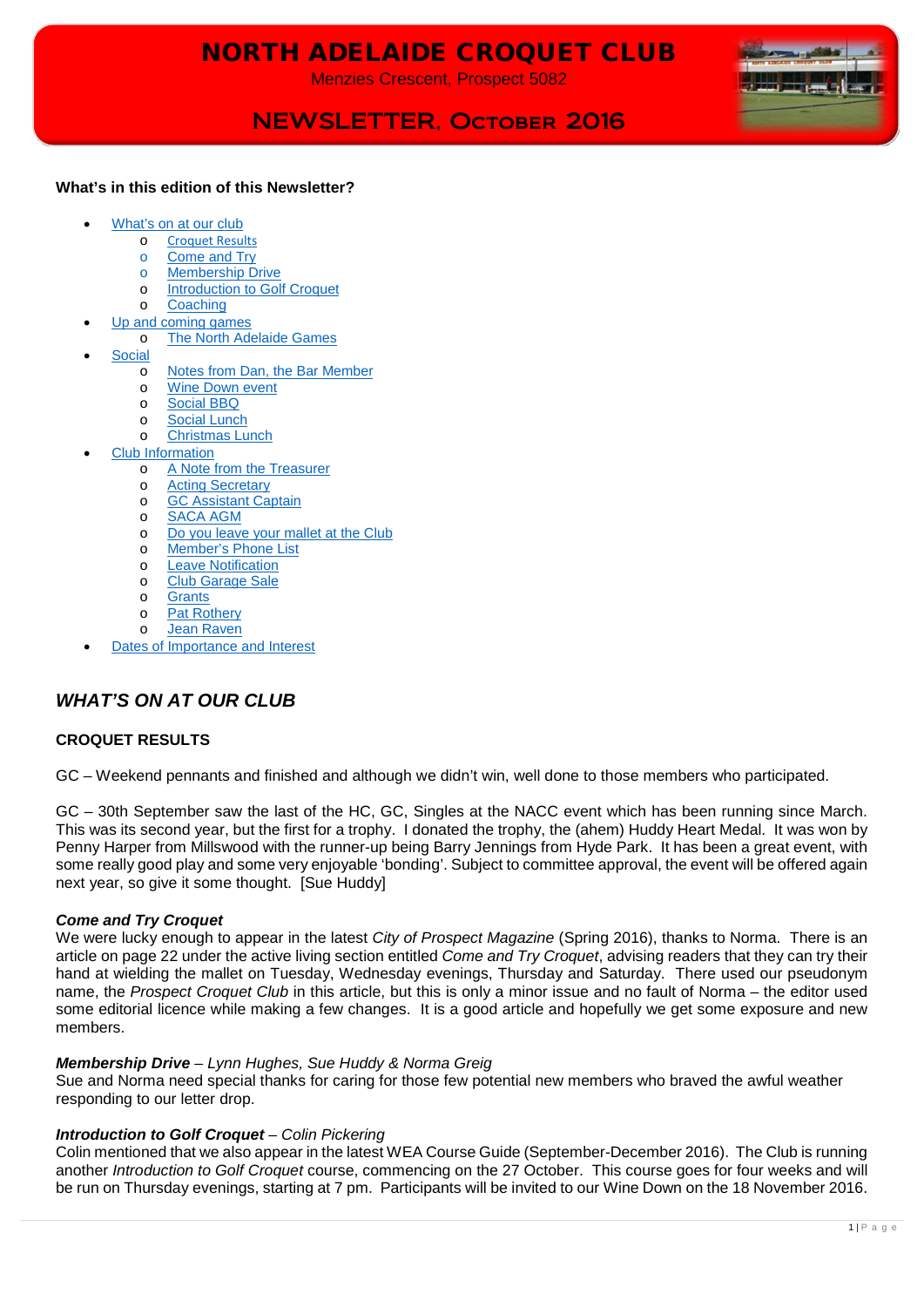# <span id="page-1-0"></span>*Coaching*

Coaching was organised for new members and Robert Weaver was invited along to the club to give our newest players some tips on playing the game. Our thanks go out to Robert for offering his time and expertise.

# <span id="page-1-1"></span>**UP AND COMING GAMES**

#### <span id="page-1-2"></span>*The North Adelaide Games* – *Sue Huddy*

The North Adelaide Games is nigh, with the first of the matches on the afternoon of the 18th October. A reminder to members, that there will be no club play for two weekends in November. These weekends are set aside for the two *Invitation Singles* events which are the culmination of the North Adelaide Games. The Golf Croquet event is on the 12/13 it's and on the 19/20 it's the Association event. We should see some pretty good croquet played on these days. Please take the opportunity to be part of this. Support your club, enjoy the occasion. Come along and watch, help Lynn and her team in the kitchen, be there for the presentation afternoon tea on both of the Sundays. Prospect's deputy mayor will be at both to present the prizes. There'll be food, the bar will be open. Raffles will be drawn.

### <span id="page-1-3"></span>**SOCIAL**

<span id="page-1-4"></span>*Notes from the Bar Member –* Dan has reported that the bar is going along swimmingly.

<span id="page-1-5"></span>The next *Wine Down* social evening, will be held on Friday, 28 October 2016 and will include a chicken and salad dinner (including sweet), raffles and good company.

<span id="page-1-6"></span>*Social BBQ* – the next BBQ will be held on Saturday, 29 October, so put your name on the list and enjoy a tasty sausage and some good company.

<span id="page-1-7"></span>*Social Lunch* – the next Luch will be held on Tuesday, 18 October. As yet the venue is a surprise but I'm sure Lyn has somewhere planned. Put your name on the list, which you will find on the notice board.

<span id="page-1-8"></span>*Christmas Lunch* – our final celebration for this year will be held on Saturday, 10 December, so save the date in your diary and keep an eye out for further details. The attendance list should be up on the wall soon, so put you name down and dust off your party clothes. We are having the same caterer as we used last year and as far as I know there weren't any complaints.

#### <span id="page-1-9"></span>**CLUB INFORMATION**

Welcome back to our President Janet. We all hope you have had an exciting holiday.

#### <span id="page-1-10"></span>*A Note from the Treasurer*

Please ensure receipts are stapled to appropriately completed petty cash voucher before lodging for reimbursement and any money deposited should have a "deposit slip" included in a plastic coin bag.

#### <span id="page-1-11"></span>*Acting Secretary*

It was agreed at the last Management Committee meeting that Norma Greig would take on the role of Acting Secretary until the position of Secretary is filled.

#### <span id="page-1-12"></span>*Assistant GC Captain* – new appointment

Sue Huddy has been appointed the Assistant Golf Croquet Captain.

#### <span id="page-1-13"></span>**SACA AGM –** Kay Seeary

As you know it was the Annual General Meeting of the South Australian Croquet Association last Tuesday, 27 September. The weather was lovely – not like Wednesday. I have been involved with these meeting for many years, and have never been part of such a small representative of so called Croquet Enthusiasts. There were so few delegates and so few club represented that the meeting had to be re-scheduled for Monday, 10 October at 10am. I do hope our club can send at least one representative – our delegate if possible, if not a proxy who must be registered with Cathy before the meeting.

#### <span id="page-1-14"></span>*Do you leave your mallet at the Club?*

It would be appreciated if members could store mallets in ladies locker room or store room instead of in the office.

#### <span id="page-1-15"></span>*Member's Phone List*

The committee is considering preparing a little list of members' phone numbers, to give to each member. We know there may be some members who don't want their numbers on the list. Here's your opportunity to opt out. If you don't want yours included, just let me know by the end of October. Tell me, ring me, email me or pop a note in my pigeon-hole. Sue Huddy: 8262 1901 or [su7eh@hotmail.com](mailto:su7eh@hotmail.com)